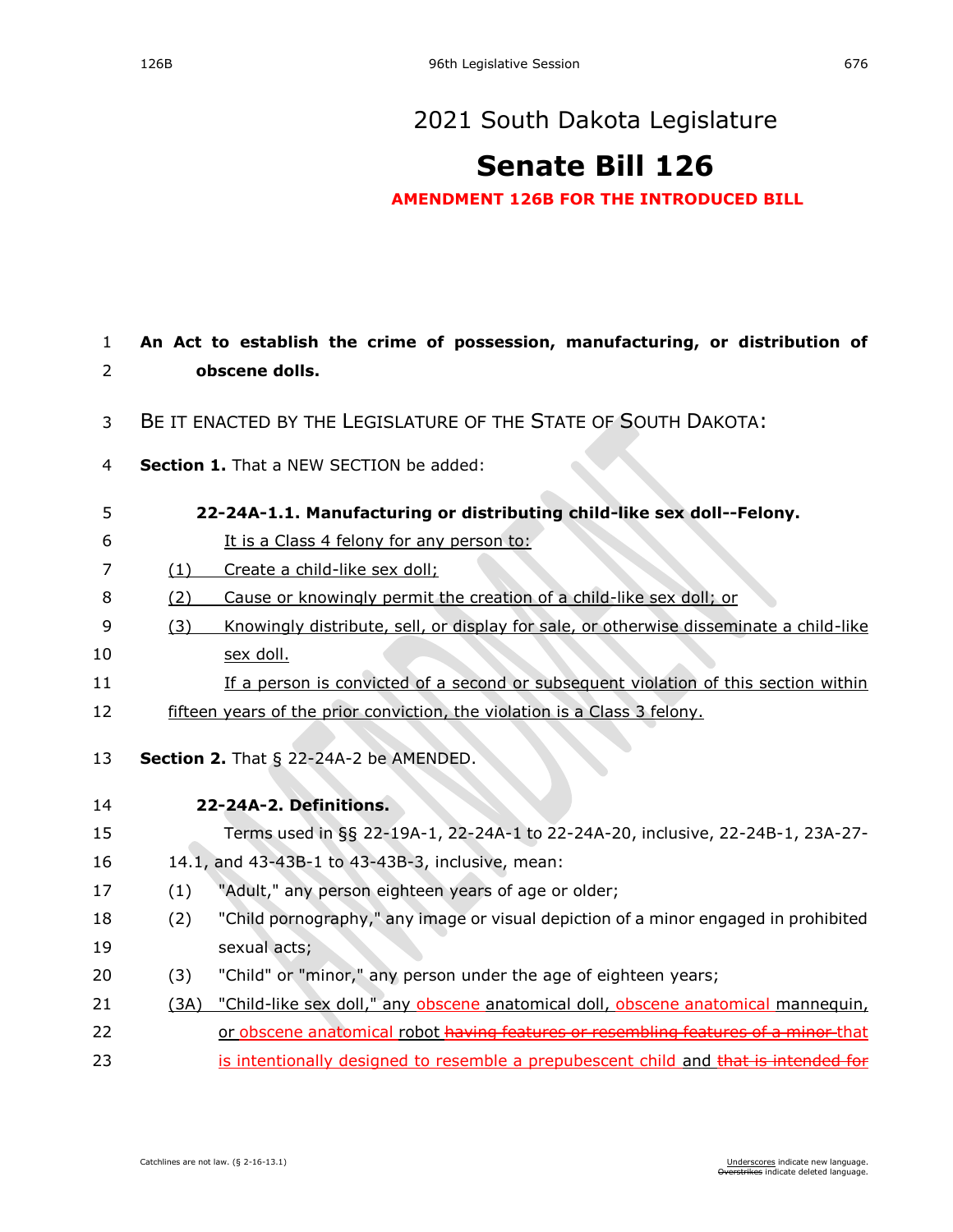| 1  |      | to entice sexual excitement, or intended for engagement to engage in prohibited          |
|----|------|------------------------------------------------------------------------------------------|
| 2  |      | sexual acts, or intended for simulation of any such act;                                 |
| 3  | (4)  | "Computer," any electronic, magnetic, optical, electrochemical, or other high-speed      |
| 4  |      | data processing device performing logical, arithmetic, or storage functions and          |
| 5  |      | includes any data storage facility or communications facility directly related to or     |
| 6  |      | operating in conjunction with such device, including wireless communication devices      |
| 7  |      | such as cellular phones. The term also includes any on-line service, internet service,   |
| 8  |      | or internet bulletin board;                                                              |
| 9  | (5)  | Deleted by SL 2005, ch 120, § 408                                                        |
| 10 | (6)  | "Digital media," any electronic storage device, including a floppy disk or other         |
| 11 |      | magnetic storage device or any compact disc that has memory and the capacity to          |
| 12 |      | store audio, video, or written materials;                                                |
| 13 | (7)  | "Harmful to minors," any reproduction, imitation, characterization, description,         |
| 14 |      | visual depiction, exhibition, presentation, or representation, of whatever kind or       |
| 15 |      | form, depicting nudity, sexual conduct, or sexual excitement if it:                      |
| 16 |      | Predominantly appeals to the prurient, shameful, or morbid interest of<br>(a)            |
| 17 |      | minors;                                                                                  |
| 18 |      | Is patently offensive to prevailing standards in the adult community as a<br>(b)         |
| 19 |      | whole with respect to what is suitable material for minors; and                          |
| 20 |      | Taken as a whole, is without serious literary, artistic, political, or scientific<br>(c) |
| 21 |      | value for minors.                                                                        |
| 22 |      | This term does not include a mother's breast-feeding of her baby;                        |
| 23 | (8)  | "Masochism," sexual gratification achieved by a person through, or the association       |
| 24 |      | of sexual activity with, submission or subjection to physical pain, suffering,           |
| 25 |      | humiliation, torture, or death;                                                          |
| 26 | (9)  | "Nudity," the showing or the simulated showing of the human male or female               |
| 27 |      | genitals, pubic area, or buttocks with less than a fully opaque covering; or the         |
| 28 |      | showing of the female breast with less than a fully opaque covering of any portion       |
| 29 |      | thereof below the top of the nipple; or the depiction of covered male genitals in a      |
| 30 |      | discernibly turgid state for the purpose of creating sexual excitement. This term        |
| 31 |      | does not include a mother's breast-feeding of her baby irrespective of whether or        |
| 32 |      | not the nipple is covered during or incidental to feeding;                               |
| 33 | (10) | "Obscene," the status of material which:                                                 |
| 34 |      | (a)<br>The average person, applying contemporary community standards, would              |
| 35 |      | find, taken as a whole, appeals to the prurient interest;                                |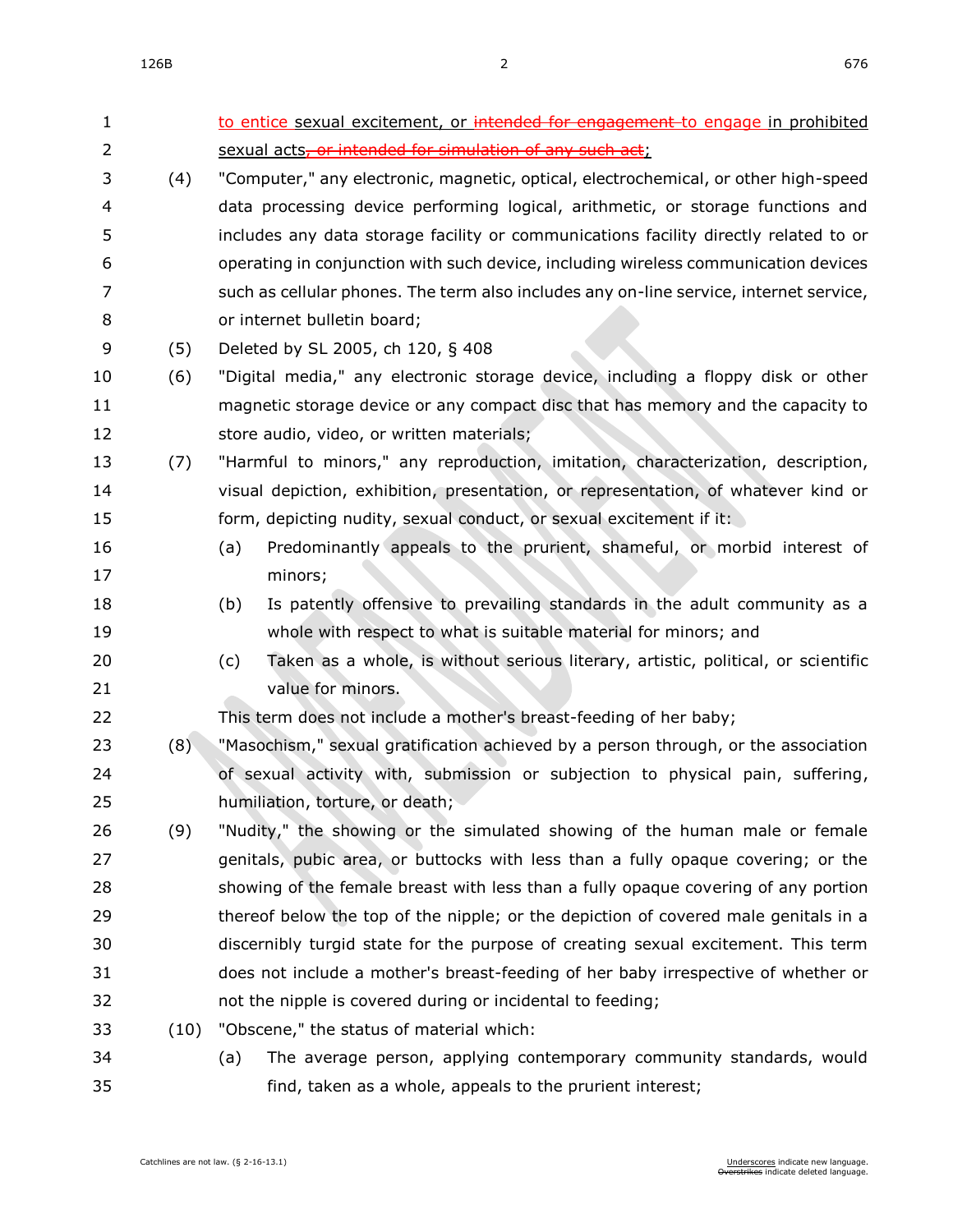$126B$  676

- (b) Depicts or describes, in a patently offensive way, prohibited sexual acts; and (c) Taken as a whole, lacks serious literary, artistic, political, or scientific value. This term does not include a mother's breast-feeding of her baby; (11) "Person," includes individuals, children, firms, associations, joint ventures, partnerships, estates, trusts, business trusts, syndicates, fiduciaries, corporations, and all other groups or combinations; (12) "Sadism," sexual gratification achieved through, or the association of sexual activity with, the infliction of physical pain, suffering, humiliation, torture, or death; (13) "Sadomasochistic abuse," flagellation or torture by or upon a minor, or the condition of being fettered, bound, or otherwise physically restrained, for the purpose of deriving sexual satisfaction, or satisfaction brought about as a result of sadistic violence, from inflicting harm on another or receiving such harm oneself; (14) "Sexual battery," oral, anal, or vaginal penetration by, or union with, the sexual organ of another or the anal or vaginal penetration of another by any other object. This term does not include an act done for a bona fide medical purpose; (15) "Sexual bestiality," any sexual act, actual or simulated, between a person and an animal involving the sex organ of the one and the mouth, anus, or vagina of the other; (16) "Prohibited sexual act," actual or simulated sexual intercourse, sadism, masochism, sexual bestiality, incest, masturbation, or sadomasochistic abuse; actual or simulated exhibition of the genitals, the pubic or rectal area, or the bare feminine breasts, in a lewd or lascivious manner; actual physical contact with a person's clothed or unclothed genitals, pubic area, buttocks, or, if such person is a female, breast with the intent to arouse or gratify the sexual desire of either party; defecation or urination for the purpose of creating sexual excitement in the viewer; or any act or conduct which constitutes sexual battery or simulates that sexual battery is being or will be committed. The term includes encouraging, aiding, abetting or enticing any person to commit any such acts as provided in this subdivision. The term does not include a mother's breast-feeding of her baby; (17) "Sexual excitement," the condition of the human male or female genitals if in a state of sexual stimulation or arousal; (18) "Sexually oriented material," any book, article, magazine, publication, visual depiction or written matter of any kind or any drawing, etching, painting, 34 photograph, motion picture film, child-like sex doll, or sound recording that depicts
- sexual activity, actual or simulated, involving human beings or human beings and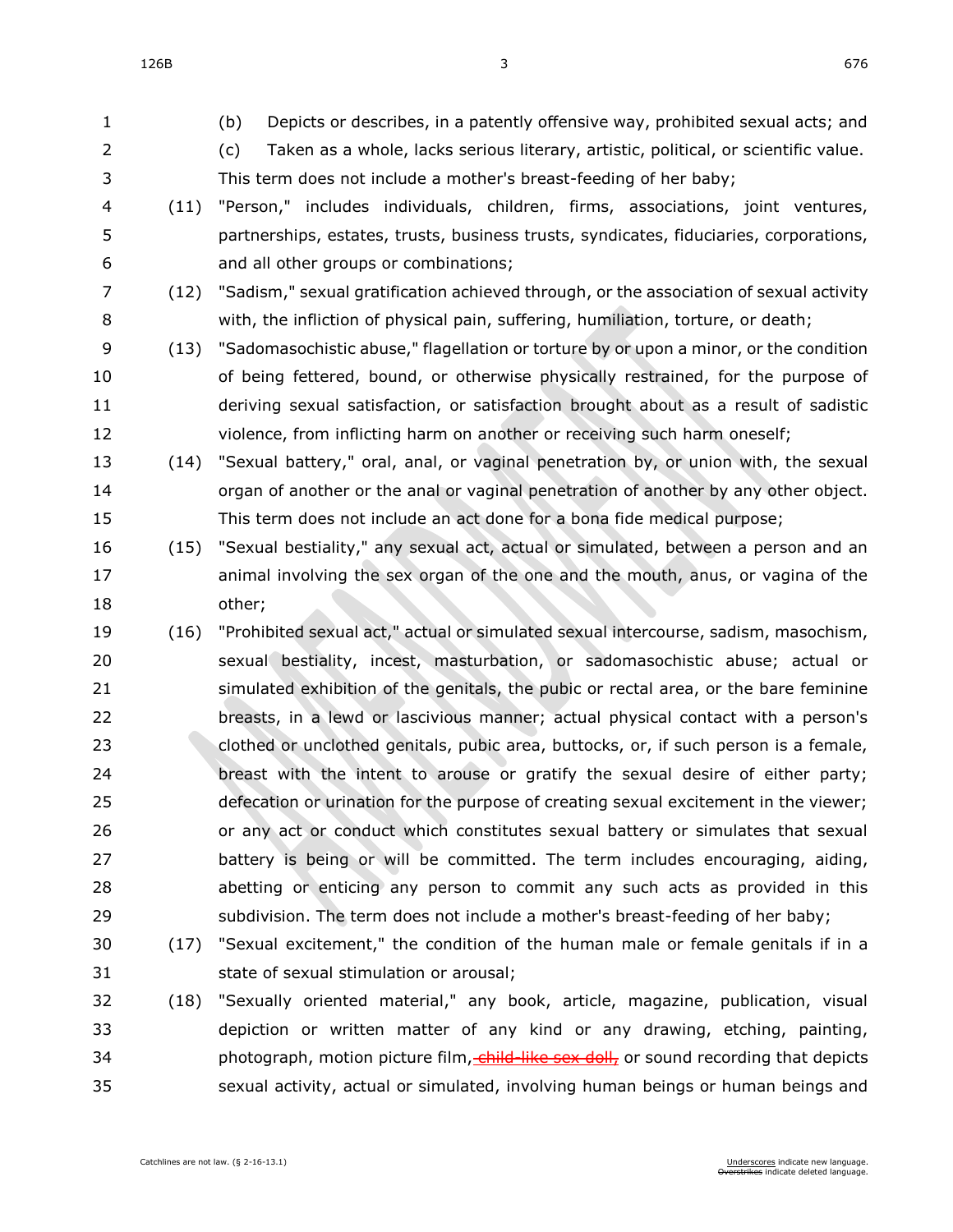animals, that exhibits uncovered human genitals or the pubic region in a lewd or lascivious manner, or that exhibits human male genitals in a discernibly turgid state, even if completely and opaquely covered;

- (19) "Simulated," the explicit depiction of conduct described in subdivision (16) of this section that creates the appearance of such conduct and that exhibits any uncovered portion of the breasts, genitals, or anus;
- (20) "Visual depiction," any developed and undeveloped film, photograph, slide and 8 videotape, and any photocopy, drawing, printed or written material, and child-like **Sex doll,** and any data stored on computer disk, digital media, or by electronic means that are capable of conversion into a visual image.
- **Section 3.** That a NEW SECTION be added:

## **22-24A-3.1. Purchasing or possessing child-like sex doll-- FelonyMisdemeanor or felony--Assessment.** 14 It is a Chass 4 felony Class 1 misdemeanor for any person to knowingly purchase or possess a child-like sex doll. If a person is convicted of a second or subsequent violation of this section within 17 fifteen years of the prior conviction, the violation is a **Class 3 Class 6 felony.**

- **Section 4.** [That § 22-24A-20 be AMENDED.](https://sdlegislature.gov/Statutes/Codified_Laws/2047431)
- **[22-24A-20. E](https://sdlegislature.gov/Statutes/Codified_Laws/DisplayStatute.aspx?Type=Statute&Statute=22-24A-20)xemption of publications with redeeming social value.**

 The provisions of §§ [22-22-24.3,](https://sdlegislature.gov/Statutes/Codified_Laws/DisplayStatute.aspx?Type=Statute&Statute=22-22-24.3) [22-24A-1,](https://sdlegislature.gov/Statutes/Codified_Laws/DisplayStatute.aspx?Type=Statute&Statute=22-24A-1) 22-24A-1.1, [22-24A-3,](https://sdlegislature.gov/Statutes/Codified_Laws/DisplayStatute.aspx?Type=Statute&Statute=22-24A-3) 22-24A-3.1, and [22-24A-5](https://sdlegislature.gov/Statutes/Codified_Laws/DisplayStatute.aspx?Type=Statute&Statute=22-24A-5) do not apply to the selling, lending, distributing, exhibiting, giving away, showing, possessing, or making of films, photographs, or other materials involving only 23 nudity, if the materials are made for and have a serious literary, artistic, educational, or scientific value.

**Section 5.** [That § 22-24B-1 be AMENDED.](https://sdlegislature.gov/Statutes/Codified_Laws/2047434)

**[22-24B-1. S](https://sdlegislature.gov/Statutes/Codified_Laws/DisplayStatute.aspx?Type=Statute&Statute=22-24B-1)ex crimes determined.**

 For the purposes of §§ [22-24B-2](https://sdlegislature.gov/Statutes/Codified_Laws/DisplayStatute.aspx?Type=Statute&Statute=22-24B-2) to [22-24B-14,](https://sdlegislature.gov/Statutes/Codified_Laws/DisplayStatute.aspx?Type=Statute&Statute=22-24B-14) inclusive, a sex crime is any of the 28 following crimes regardless of the date of the commission of the offense or the date of conviction:

(1) Rape as set forth in § [22-22-1;](https://sdlegislature.gov/Statutes/Codified_Laws/DisplayStatute.aspx?Type=Statute&Statute=22-22-1)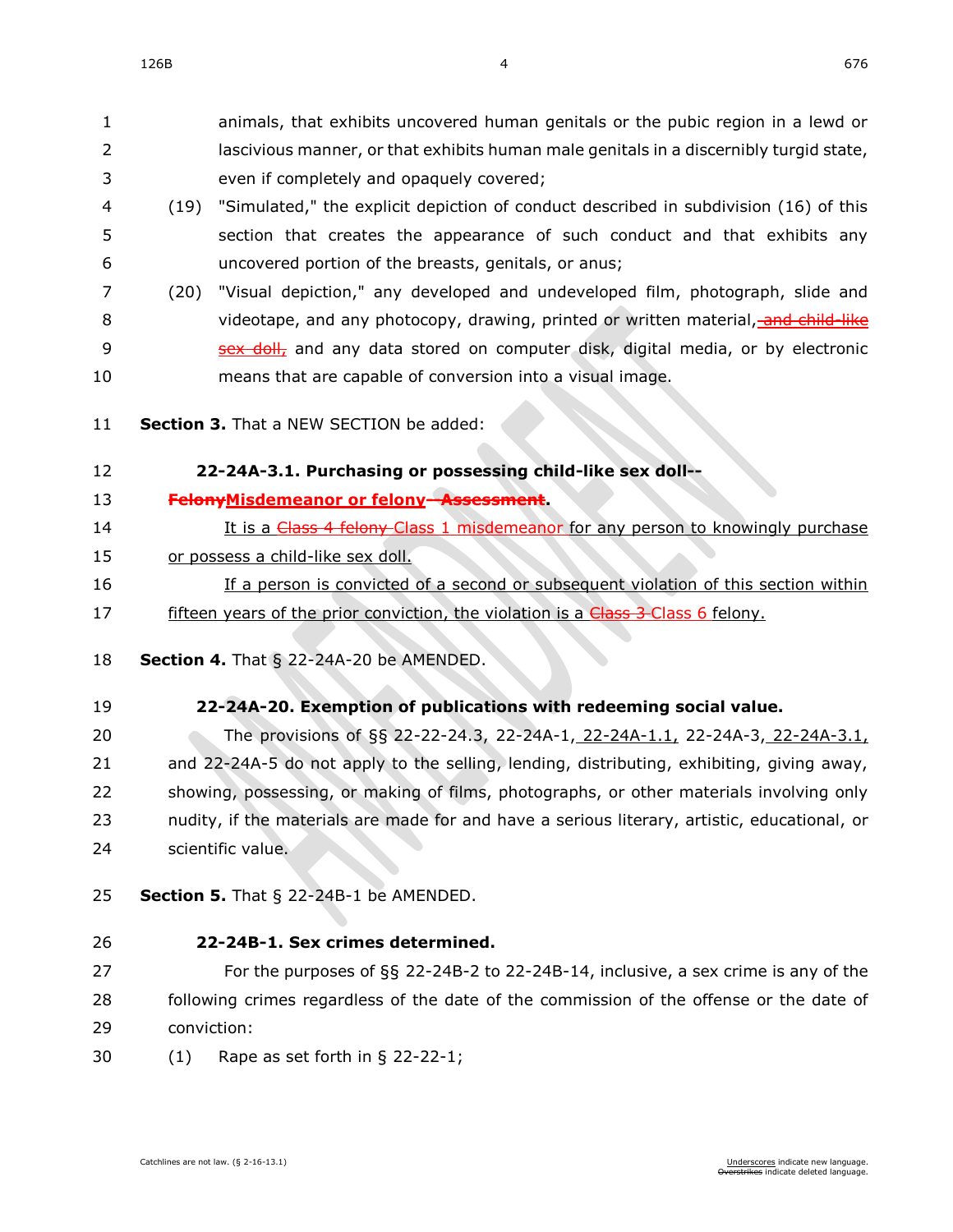| 1<br>2   | (2)  | Felony sexual contact with a minor under sixteen as set forth in § 22-22-7 if<br>committed by an adult;                                      |
|----------|------|----------------------------------------------------------------------------------------------------------------------------------------------|
| 3        | (3)  | Sexual contact with a person incapable of consenting as set forth in $\S$ 22-22-7.2;                                                         |
| 4        | (4)  | Incest if committed by an adult;                                                                                                             |
| 5        | (5)  | Possessing, manufacturing, or distributing child pornography as set forth in § 22-                                                           |
| 6        |      | $24A-3;$                                                                                                                                     |
| 7        | (6)  | Sale of child pornography as set forth in § 22-24A-1;                                                                                        |
| 8        | (7)  | Sexual exploitation of a minor as set forth in § 22-22-24.3;                                                                                 |
| 9        | (8)  | Kidnapping, as set forth in $\S$ 22-19-1, if the victim of the criminal act is a minor;                                                      |
| 10       | (9)  | Promotion of prostitution of a minor as set forth in subdivision 22-23-2(2);                                                                 |
| 11       | (10) | Criminal pedophilia as previously set forth in § 22-22-30.1;                                                                                 |
| 12       | (11) | Felony indecent exposure as previously set forth in former $\S$ 22-24-1 or felony                                                            |
| 13       |      | indecent exposure as set forth in $\S$ 22-24-1.2;                                                                                            |
| 14       | (12) | Solicitation of a minor as set forth in $\S$ 22-24A-5;                                                                                       |
| 15       | (13) | Felony indecent exposure as set forth in § 22-24-1.3;                                                                                        |
| 16       | (14) | Bestiality as set forth in § 22-22-42;                                                                                                       |
| 17       | (15) | An attempt, conspiracy, or solicitation to commit any of the crimes listed in this                                                           |
| 18       |      | section;<br>Any crime, court martial offense, or tribal offense committed in a place other than                                              |
| 19       | (16) |                                                                                                                                              |
| 20       |      | this state that constitutes a sex crime under this section if committed in this state;                                                       |
| 21       | (17) | Any federal crime, court martial offense, or tribal offense that constitutes a sex                                                           |
| 22<br>23 |      | crime under federal law;                                                                                                                     |
| 24       | (18) | Any crime committed in another state if that state also requires anyone convicted<br>of that crime register as a sex offender in that state; |
| 25       |      | (19) If the victim is a minor:                                                                                                               |
| 26       |      | (a)<br>Any sexual acts between a jail employee and a detainee as set forth in $\S$ 22-                                                       |
| 27       |      | $22 - 7.6;$                                                                                                                                  |
| 28       |      | Any sexual contact by a psychotherapist as set forth in $\S$ 22-22-28; or<br>(b)                                                             |
| 29       |      | Any sexual penetration by a psychotherapist as set forth in § 22-22-29;<br>(c)                                                               |
| 30       | (20) | Intentional exposure to HIV infection as set forth in subdivision $(1)$ of § 22-18-31;                                                       |
| 31       | (21) | First degree human trafficking as set forth in $\S$ 22-49-2 if the victim is a minor;                                                        |
| 32       | (22) | Second degree human trafficking as set forth in $\S$ 22-49-3 involving the prostitution                                                      |
| 33       |      | of a minor; or                                                                                                                               |
|          |      |                                                                                                                                              |